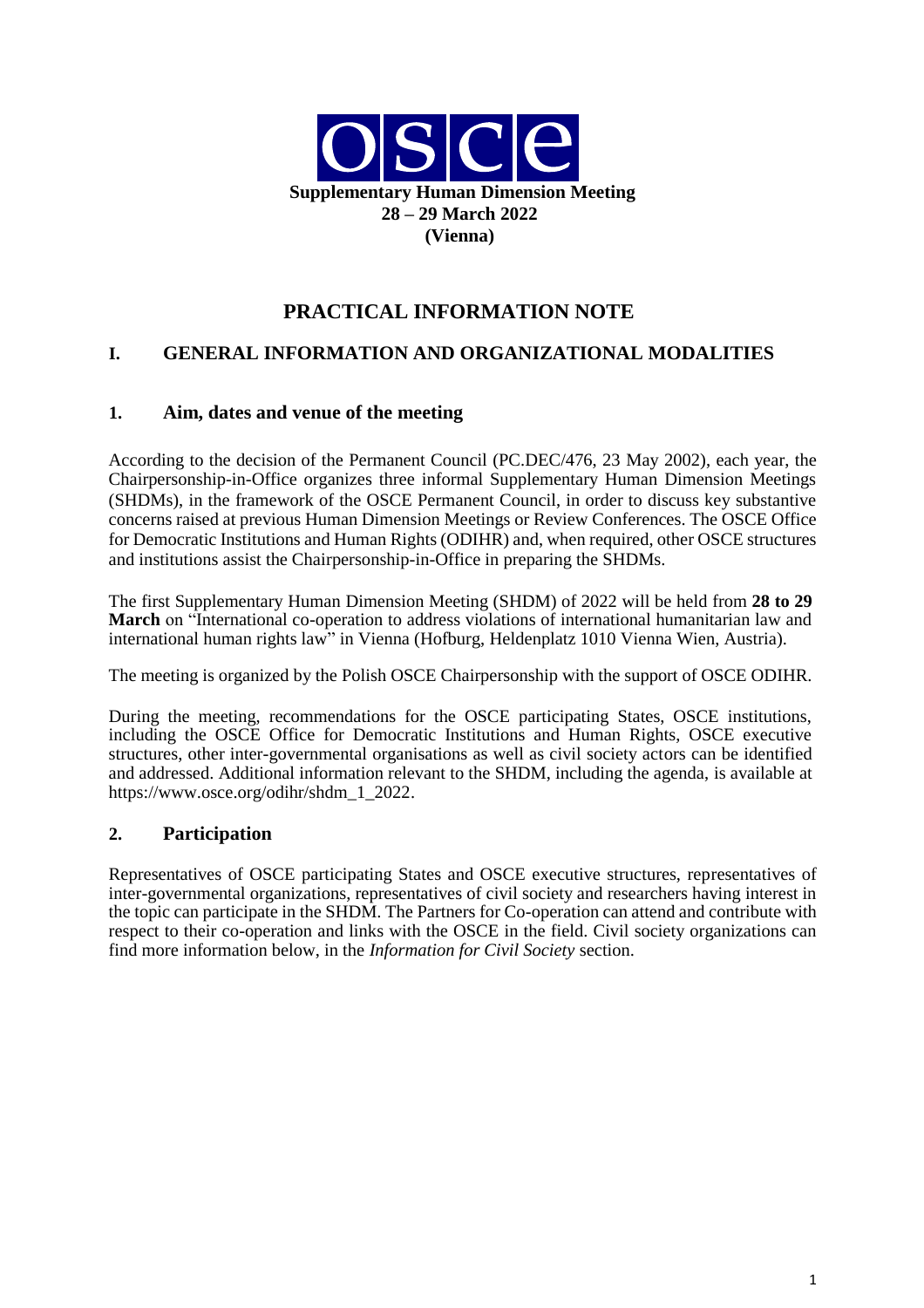

### **3. Registration**

Participants wishing to attend the meeting are requested to register at [https://meetings.odihr.pl.](https://meetings.odihr.pl/)

**Important note:** Please note the registration deadline, indicated on this webpage. Past-deadline registration is not possible.

Please allow sufficient time for the self-registration process, in particular if you are a first time user of the ODIHR Conference and Event Registration System, as you will have to start by creating a profile. First time users are encouraged to sign up for the event as soon as possible after creating an account. Please note that the registration system requires individual registration and uploading of your ID photo.

Registered participants will be able to **collect their badges at the meeting venue** as of Monday, 28 of March 2022, from 10 a.m., at the main entrance hall of the Hofburg Congress Centre.

Participation in the meeting is free of charge, although all travel and accommodation costs should be borne by participants.

A list of recommended hotels in Vienna offering OSCE discounts is available for signed up participants at:<https://meetings.odihr.pl/resources> (please make sure you are logged in in order to access the list).

In order to obtain a discount, participants should quote either a contract number or a booking code, included in the table.

#### **4. Modalities, Schedule and Logistics**

**Modalities:** The modalities of the meeting are set out in accordance with the decision of the Permanent Council (PC.DEC/476, 23 May 2002).

**Venue:** The meeting will take place in the Hofburg Congress Centre, **at the Neuer Saal**, located on the 2nd floor. A listening room in Bibliotheksaal will be provided.

**Schedule:** The opening session of SHDM will start on Monday, **28 March** at 13.00. During this session, the representatives of the OSCE Chairpersonship and OSCE Office for Democratic Institutions and Human Rights (ODIHR) as well as the key-note speakers will present their opening remarks. No comments or statements are foreseen from participants due to short time of the opening session.

Three working sessions will follow:

 Session I: Requirements and application of international humanitarian law and international human rights law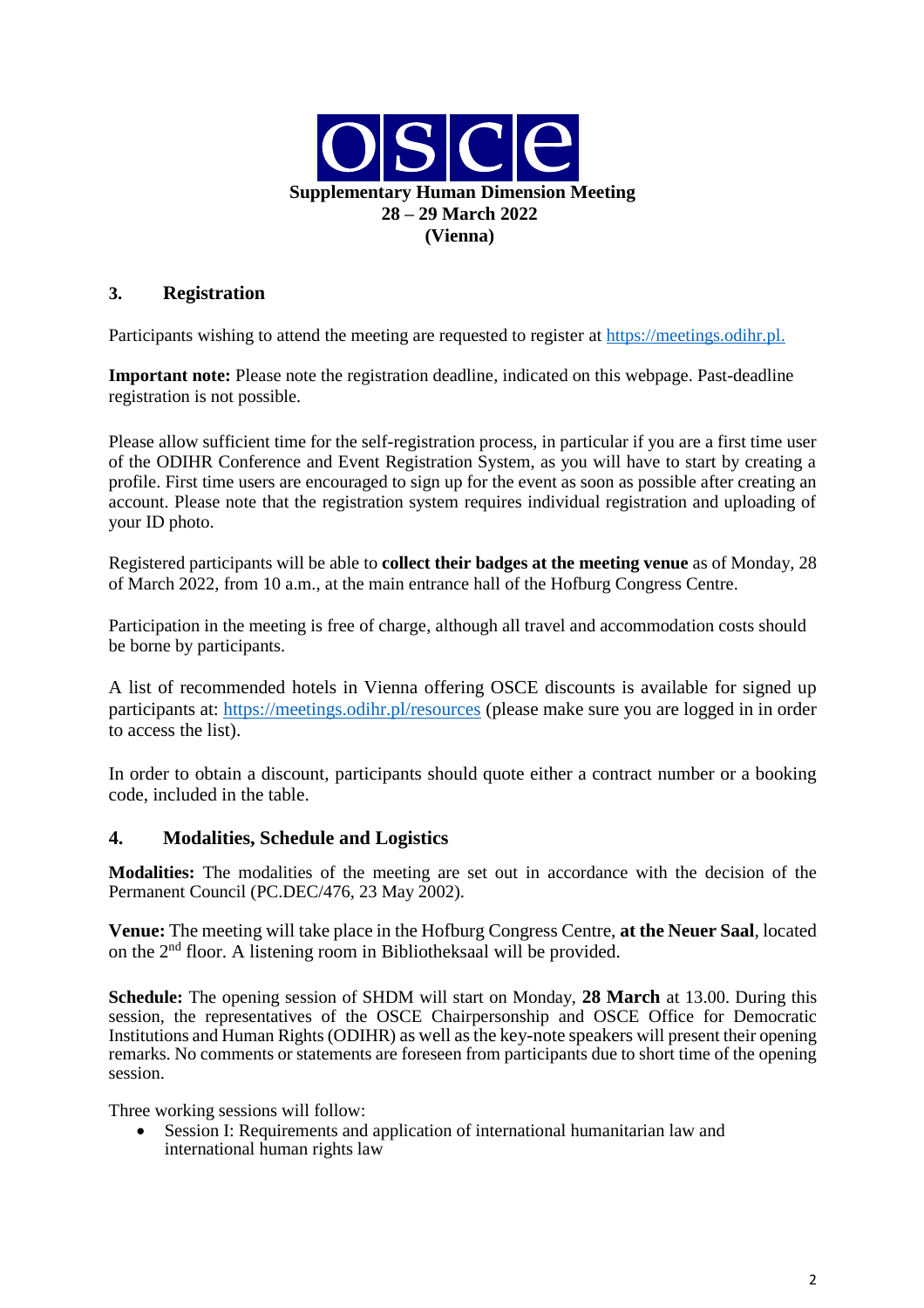

- Session II: Investigation and documentation of international humanitarian and human rights law violations
- Session III: Digital technologies that support human rights defenders

All participants will have the right to request the floor during the working sessions by raising a hand.

At the closing session, starting on Tuesday, 29 March at 16.30, the moderators of three working sessions will present the reports from the working groups. There will be time for delegations of participating States to voice their comments and, finally, for the representatives of ODIHR and OSCE Chairpersonship-in-Office for their closing remarks. Only the delegations of participating States have a right to speak during the closing session.

The meeting will end on Tuesday, 29 March at 17:30.

**Interpretation:** Interpretation will be available in the six official OSCE languages: English, French, German, Italian, Russian and Spanish.

**Guidelines for the debate:** The intention is to develop a free-flowing discussion based on the keynote speeches, panelists' inputs, discussions, background information and written statements circulated in advance or during the SHDM. For topic and composition of each panel, please consult the agenda and annotated agenda at [https://www.osce.org/odihr/shdm\\_1\\_2022.](https://www.osce.org/odihr/shdm_1_2022)

The moderator will help to ensure that the participants engage in a constructive debate aimed at achieving the meetings' objectives, improving the implementation of OSCE human dimension commitments and formulating recommendations.

**Right of reply:** At the end of working sessions, as well as at the opening and closing plenary, participating States will have the possibility to exercise their right of reply. Participating States should indicate this to the ODIHR staff seated behind the head table early enough before the end of the session of their wish to exercise their right of reply, so sufficient time is allocated.

Participants should wait for the moderator to give them the floor. When taking the floor, participants shall introduce themselves by providing their name, surname and the name of the organization they represent. Participants should keep their comments short and to the point and speak only within the time frame allotted to them.

Interventions should be relevant to the topic of the session and contain specific recommendations. Participants have a right to express their opinions freely, while respecting human rights and the principle of non-discrimination.

Participants shall refrain from presenting or shouting any slogans that might: a.) provoke or disturb order and safety, b.) likely to give rise to violence, c.) discriminate against others on the basis of their race, colour, sex, language, religion or belief, political or other opinion, national or social origin, property, birth or other status (Maastricht 2003, Ljubljana 2005), d.) condone terrorism or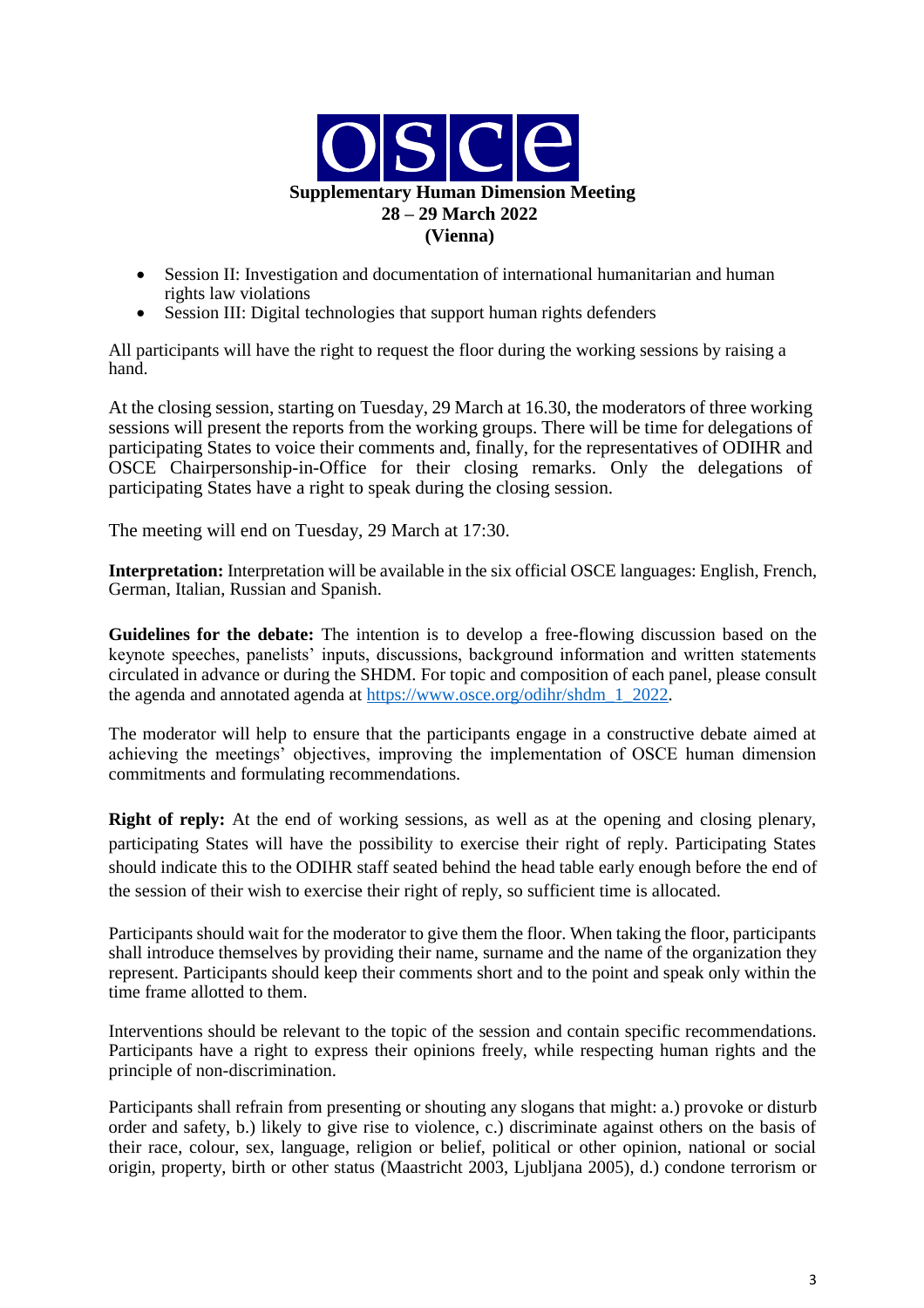

the use of violence. Moderators are instructed to ensure that discussions are held in accordance with these principles.

**Distribution of documents:** Any registered participant present at SHDM may also submit documents for distribution by sending their documents (maximum 3 pages in length) to the Document Distribution Centre at documents@osce.org. Participants should mention in their message when submitted documents are intended for distribution or to facilitate interpretation.

There are no translation services available.

**Filming in plenary hall:** Filming with cameras and video cameras will only be permitted by accredited journalists, and only during the opening and closing sessions. No other audio-visual recordings should be undertaken inside the plenary.

**Livestreaming:** livestream will be available in English and Russian on the website of the event.

#### **Limitations due to Covid-19 pandemic: Requirements to enter Austria**

Persons wishing to enter Austria will be requested to provide proof of low epidemiological ris, such as:

- proof of vaccination\*, *or*
- proof of recovery, *or*
- negative PCR test (valid for 72 hours) or a negative antigen test (valid for 24 hours)

\* with a vaccine which has been authorized by the European Medicines Agency or which has completed the World Health Organization's Emergency Use Listing Procedure. (Two-dose vaccinations: valid for 270 days after the second dose. There need to be at least 14 days in between the first and second dose. Booster jab: valid for 270 days after the booster. There need to be at least 90 days between the second and third dose)

#### **Measures inside Hofburg:**

The organization of conferences in Austria is subject to a list of limitations due to the Covid-19 pandemic. The organizers are committed to comply strictly with the required limitations:

- Distancing at the venue. All seating available to participants will be organized in line with this limitation.
- All participants will also be required to cover mouth and nose with a FFP2 mask.

Persons wishing to enter Hofburg will no longer be requested to provide proof of low epidemiological risk before entering the premises, however it is recommended to comply with the regulations of the Austrian authorities,